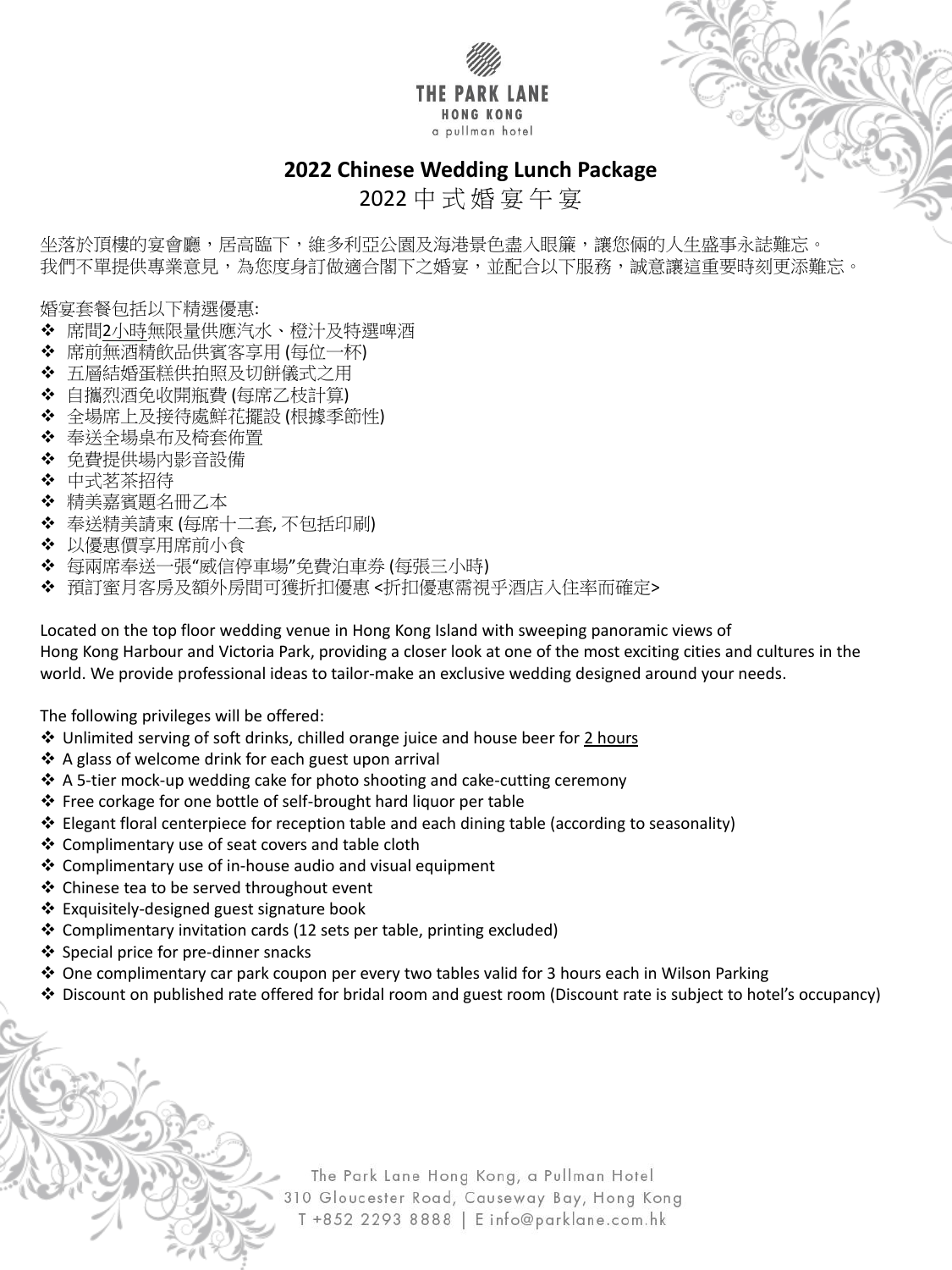



## 升級酒水套餐**:**

每席淨價港幣400元升級至2小時無限量供應汽水、橙汁、特選啤酒及特選紅白餐酒

## **Beverage Enhancement Package:**

 HK\$400 net per table of 10 - 12 persons for upgrading to unlimited serving of soft drinks, chilled orange juice, house beer, house red & white wines for 2 hours

# 條款及細則**:**

所有價格已包括加一服務費 有效日期由即日起至2022年12月30日 (不適用於2022年12 月 24 - 27日) 只適用於下午二時三十分前

不同之宴會廳及佳期均設最低消費 菜單上的食材供應有可能受季節影響, 柏寧酒店保留最終決定權以更換同等價值之食材 優惠及價目如有任何更改,恕不另行通知 此優惠不可與其他推廣優惠、貴賓卡或折扣卷同時使用

查詢或預訂,請致電 (852) 2839 3332 或電郵至wedding@parklane.com.hk與宴會部聯絡

### **Terms & Conditions:**

All prices are inclusive of 10% service charge The above package is valid from now to 30 December 2022 (Blackout date: 24 - 27 December 2022) Above package is applicable until 2:30pm and before

A minimum Food & Beverage charge is applied on each venue and is subject to the date Seasonal ingredients on the menu may be subjected to change, depending on the availability. The Park Lane Hong Kong, a Pullman Hotel reserves the right to alter the above menu prices and items due to unforeseeable market price fluctuations and availability This package cannot be used in conjunction with other promotional offers, VIP cards or other discount voucher

For enquiries and reservations, please contact our Events Sales Office at (852) 2839 3332 or email to wedding@parklane.com.hk

> The Park Lane Hong Kong, a Pullman Hotel 310 Gloucester Road, Causeway Bay, Hong Kong T +852 2293 8888 | E info@parklane.com.hk